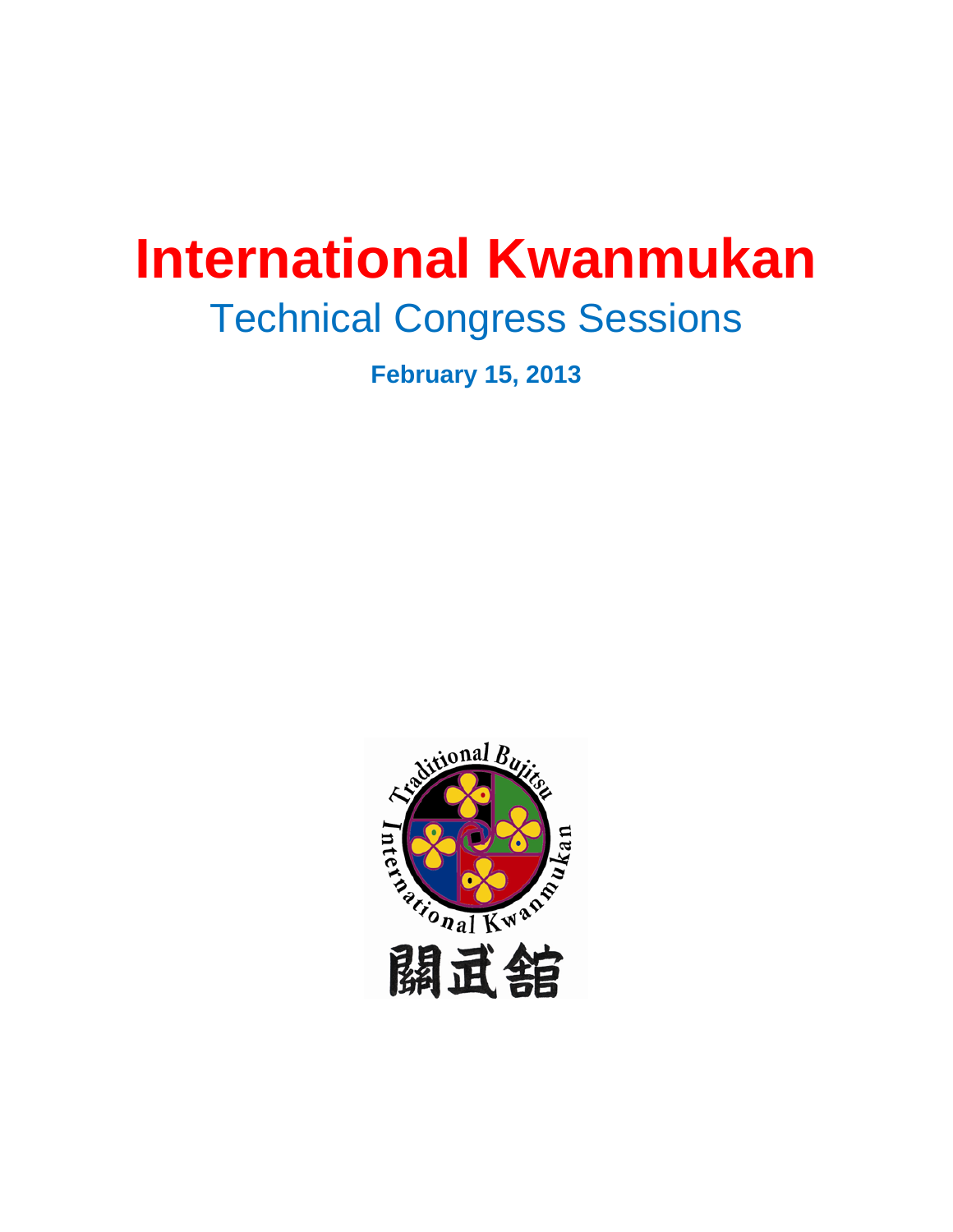# **Kwanmukan Technical Congress**

*Friday February 16, 2013*

# **Purpose of Session 1**

The purpose of this session was to define karate and then extract from this definition what the Kwanmukan is as an organization and as a style. To do this, an understanding of the forces that affected the karate during its introduction and acceptance into the Japanese culture was needed. This period of karate prior to its acceptance in Japan was referred to as classical karate ‐ that which was created in Okinawa. Modern karate was the term used to define that karate designed for introduction into the Japanese educational system. This session ended by learning how to gain an understanding of the meaning of kata using a Rosetta stone to translate. The Heian kata were used as they are the basic kata of our style.

# **Purpose of Session 2**

This session dealt with the forces that affected karate in the period prior to its introduction in Japan and how these forces were used by Ankoh Itosu to impact the karate that was brought to Japan. It was explained that the Heian Kata were the fundamentals created by is such a way as to reduce the time period required to be proficient in karate. Those fundamentals progressed in the Heian kata series both through more advanced skill and through the design of the particular Heian kata to express a given idea. Underlying this was the concept that the physical development (practice of the kata) and the application of the kata are both important and both within the design of the kata. Practice and application are necessary to master the kata. This session also presented the application of Jion and Tekki Sho. These are more advanced kata and some of the applications expressed expand those learned from the Heian kata. A more expanded Rosetta stone was used to understand the application of these two kata.

## **Purpose of Session 3**

This session dealt with Mythology and its relation to society as expressed within the Society of the Kwanmukan. It discussed the life of the practitioner, how the Kwanmukan exists as an organization, and the member's relationship within that existence. This session also presented the application of Gankaku (Wanshu, Amhoc, and Chinto) which is said to be a Tomari‐Te style kata. The application of this kata is separate and distinct from that of the Heian Kata and the kata used to create the Heian kata. While there may be similarities, they are not intentional as Gankaku derives from a different perspective.

# **General Agenda**

### *What is the Society of the Kwanmukan?*

Hanshi Anderson often referred to the Society of the Kwanmukan. Some of you perhaps have certificates using the word society. As members of the Society of the Kwanmukan it is helpful to gain an understanding of what he meant.

#### **Social Myth**

The social myth of the Kwanmukan reconciles the individual, l whether it is a student, practitioner, black belt, instructor, sensei, shihan or hanshi, to the social order of the organization in a positive manner.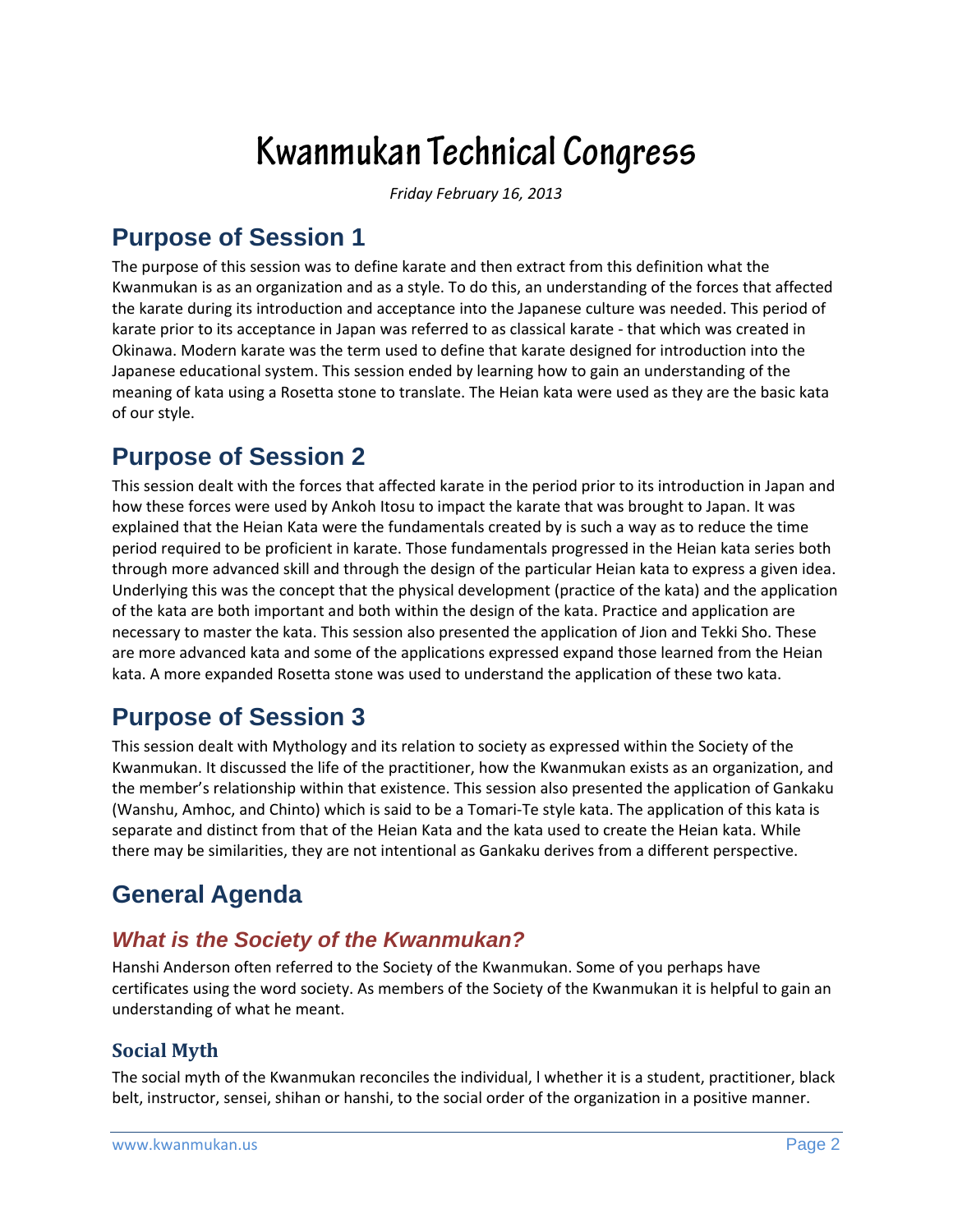This myth also allows the organization to have meaning (merit) to the individual and these two images prolong the life of the organization. Myths historically provided the function of telling how to live within the society in which you find yourself, thus providing a socially acceptable order that assures the on‐ going viability of that society ‐ in this instance, the Kwanmukan.

#### **Myth provides 4 functions – mystical, physical (scientific), sociological and psychological**

- 1. Myth gives images that render a reason for being part of an organization the mystical function – so you can experience being part of something more than yourself.
- 2. Myth provides a physical or scientific function in the sense of providing a structure in which to play your role within the Kwanmukan.
- 3. Myth validates and maintains the social system by defining proprieties and improprieties the order and law that cannot be denied within the societal structure.
- 4. Myth provides the stages of life within the organization in accordance with a social structure or order that provides for the continued existence of the organization.

#### **Organism Survival**

For any organization to survive, it must provide to its members a clear direction and give the tools to participate fully in the interests and experiences of that organization. There must also be something that binds the group (society) together. Mythology suggests that a responsible individual must stay within the norm of society in order to keep that society healthy. The notion of responsibility is to accept the question of moral order without tolerance of deviation. In the Art of War by Sun Tzu it is said that if there are great penalties for small faults, there will be no great faults. The Kwanmukan is bound by a common mind (common aspersions [sic]) as Hanshi Anderson has said many times. The norms of the Kwanmukan provide direction and the structure the rules to participate fully.

#### **Western verses Orient**

Our American society is different than oriental society. In the oriental society the virtue of a student is the absolute faith in the teacher or guru – one whose authority is absolute. In the American society the goal is to develop a self‐responsible individual who can act from their own sense of responsibility and not just go along docilely in the interests of the organizational organism. (Going from being the "I want" as an infant to the "thou shalt" of an adult.) This clash of Individuality with mythology presents the problem of being self‐responsible as individuals (initiators of creative actions) without deviating from social norms required to keep an organization healthy (becoming a human individual and not simply a cell of an organization.) Conflict arises between being an individual cell which cannot deviate from the social norm of society and being individually self-responsible entity within that society not beholden to that society without becoming a cancer cell to that society.<sup>1</sup>

 $1$  Mythology suggests how we relate to others. They provide the rules or direction to follow to be a part of the society that is driven by the myth. In the old societal myths the role of the individual was defined from dependency to responsibility to senility to death. That is, the myth defined the role in society so that man is carried from beyond infancy to adulthood to death. The goal of myth was not to be reasonable, responsible or true – just comfortable.

Mythology suggests how we relate to others for the survival of society and to give meaning or direction for our life. Myths also provide the rules or direction to follow to be a part of the society that is driven by the myth. In the old societal myths the role of the individual was defined from dependency to responsibility to senility to death. That is, the myth defined the role in society so that man is carried from beyond infancy to adulthood to death. The goal of myth was not to be reasonable, responsible or true – just comfortable.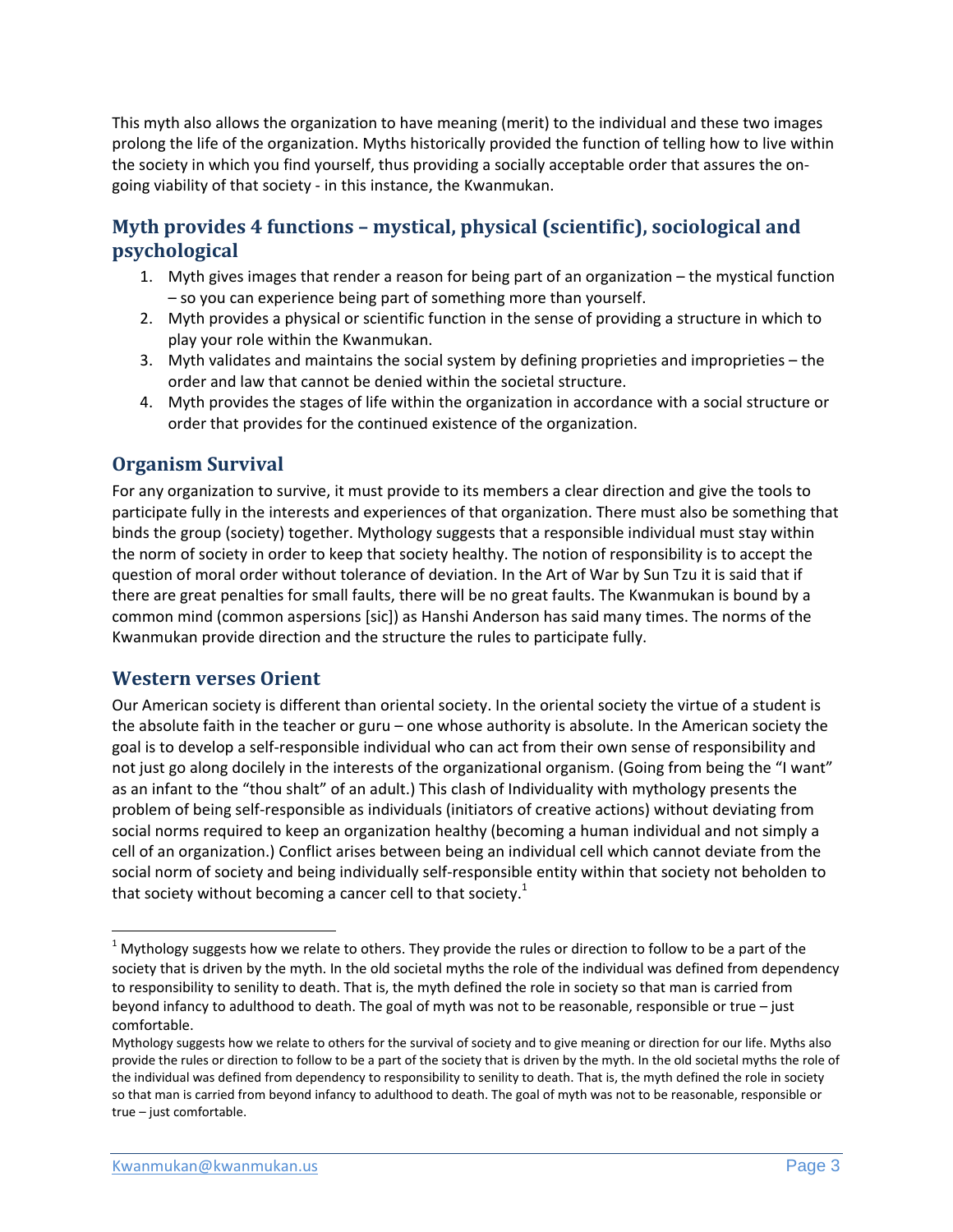#### **Expectation of the Society of the Kwanmukan**

The Kwanmukan cannot and does not define how you exist within your daily living. It hopes to have a positive impact on your life outside the Kwanmukan. Within its structure, the Kwanmukan allows for growth in the martial arts passing from the infant student through latency (the beginner) to developing an ego or sense of I (self) by the attainment of the black belt. At black belt level you enter into the phase of understanding the reality of karate where you learn to have a discriminating mind and make correct judgments, thereby becoming mature practitioners. This process normally takes about 3‐4 years to reach black belt and 10 to 12 years after that to reach the maturity of the higher level 4th‐5th black belts. It is at this time that the black belt in America, as opposed to the oriental, reaches the point at which he can be a responsible initiator of action with no need to seek affirmation from an instructor.

#### **The Promotional Assembly**

In the Kwanmukan, black belt ranks are recognized in a promotional ceremony that serves as a "rite of passage" into the Kwanmukan shaping one to be a part of the organization. Through our assembly the black belt is asked to voluntarily accept the obligation of our organization so that our organization can remain knit and healthy. In return the individual receives the affirmation of the society – acceptance into the society as a contributing organism to society the symbol of which is the black belt. When individuals are recognized at higher black belt levels or at the organizational sensei level, they receive affirmation of their ability to act of their own initiative in the interests of the organization. They in turn, accept the rules of the society and agree to operate within those rules as far as the Kwanmukan is concerned. The individual, thus of their own accord, agrees to behave in a manner consistent with the expectations of the group to insure its continued existence. For those higher black belt ranks and senior sensei and shihan, those who have passed the age of maturity into seniority, the Kwanmukan provides a place where these senior individuals have a defined role for continued contributions to the legacy of the Society of the Kwanmukan, and are in turn, respected for the guidance and experience that they provide.

The rational man has no myth to uphold. Maslow gives us values: personal survival, security, personal relationships, prestige, and self-development. These are not mythological values. The myth provides the reason for living such that society is predominant. Maslow's values are what you live for when you have nothing to live for. Myth's reasons for staying within the societal order are a common aspiration, such as providing for the survival of the organism, and the terror of not doing so. In American culture, the reality or scientific becomes the predominating development of the individual. That is, within our educational system we teach a scientific method. This is at a disaccord with myth. Becoming a mature responsible individual still requires an understanding of how to fit within the world in which we live. This is provided by our commitment to our institutions and not directed by society as a whole. This is some sense is the freedom of living in our society and for which our American culture is founded. Accepting those myths/beliefs that allow you to be a productive member of society, or not.

<u> Andrewski politika (za obrazu pod predsjednika u predsjednika u predsjednika u predsjednika (za obrazu pod p</u>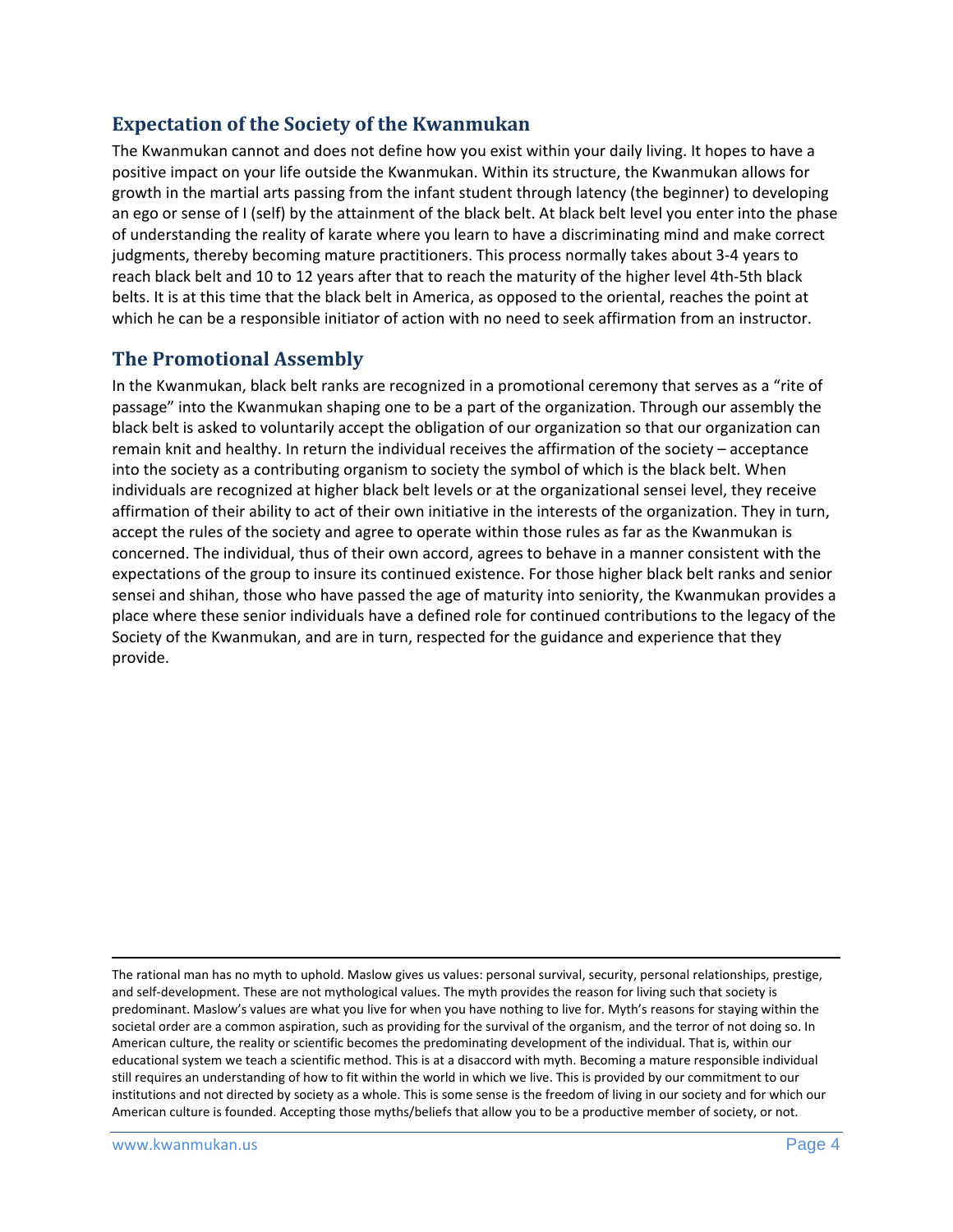#### *Gankaku*

Gankaku (Wanshu, Amhoc, and Chinto) is said to be a Tomari Te style kata. The Japanese character for Manji is pronounced as wan in Chinese suggesting Chinese roots (H character). However, wan is also reflective of the Manji Kamae found within this form that is repeated in a number of actions in the kata. Funakoshi called this kata Gankaku, meaning "crane on a rock." This is reminiscent of a crane standing one‐legged. The original name Chinto was probably the name of a Chinese martial artist who designed the kata, and the name may have been changed by Funakoshi to remove the Chinese element as China was in disfavor in Japan following the war Japan had with China. The name "crane on a rock" (Gankaku) may be more descriptive of its posture of standing on one leg then a fighting style based on the movements of a crane.

#### **Gankaku Style**

In the last few technical sessions the Heian Forms and Tekki Shodan were reviewed. These kata are different from Gankaku and Gankaku was not used in the design of the Heian kata. So the interpretation of the Gankaku kata is its own and not dependent on other kata. Thus, similar circumstances are handled in a different manner. Gankaku performance has been affected tremendously by style. For example, the side kick is a Shotokan style variant as the kicks were originally front kicks. The moves of this kata can be broken out and combined in various ways within the context of the application of Gankaku. While one may be inclined to also combine movements of Gankaku with other kata moves, this is not the understanding of Gankaku but the application of your individual training which are two different phenomena. Neither is inherently wrong. Just be aware of what is Gankaku if you wish to be an expert of the Gankaku kata. From a development basis, standing on just one leg, the forward pivoting action, and the sidekicks define the characteristics of this kata. These features help develop balance and the ability to pivot smoothly on one foot and provide the difficulty of performing this kata in a correct manner.

#### *Reading Gankaku*

#### **What are the important aspects of Gankaku?**

- 1. The hand change after the cross block in first sequence leading to a throw
- 2. Applying a lock without grabbing
- 3. Study of Manji Kamae ‐ Three Consecutive Manji are a throw
- 4. Shaking loose from a hold from the rear
- 5. Study of Manji Kamae ‐ Reversing Body Direction
- 6. What is a Kamae ‐ posture
- 7. What is Manji Kamae (What is Manji)

#### **What are the important things to understand to correctly interpret Gankaku?**

- 1. Only one opponent to the front, except when behind
- 2. Block with both hands
- 3. Grabbing hand is pulling hand
- 4. Immobilize the opponent before striking
- 5. Kick while holding the opponent
- 6. Break balance to tip of triangle